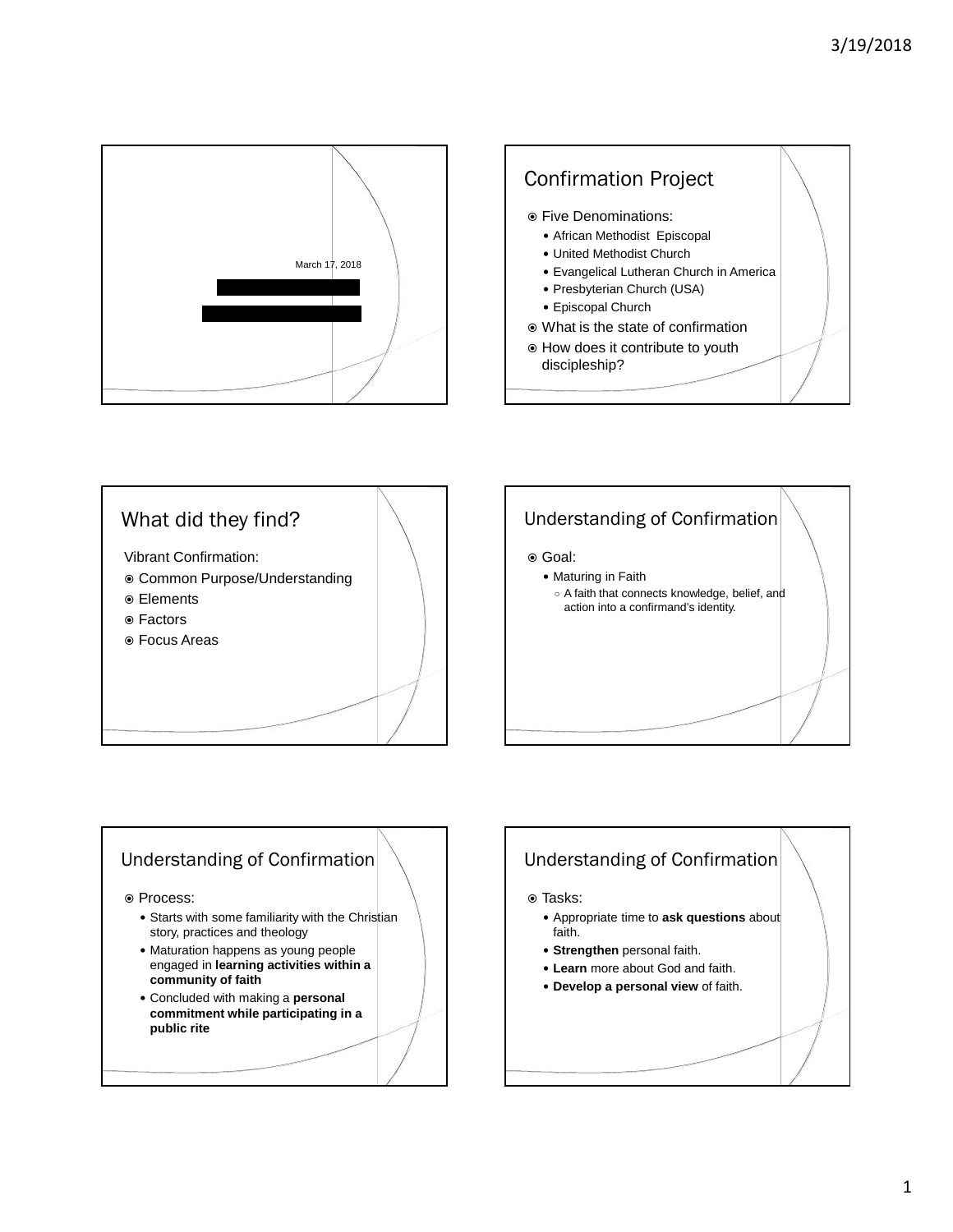#### Understanding of Confirmation

Definition:

Confirmation provides an important opportunity for young people to encounter the **gospel anew** in ways that

- strengthen their **understanding of the faith**, deepen their **experience of the Christian community**, and
- equip them to discern their calling to **join in God's**<br> **mission to the world**.

As congregations participate in confirmation ministry<br>they bear witness to the redemptive love of God and the<br>covenant of grace into which all Christians are baptized.









### Ecology

- Confirmation is part of a larger whole
- "Congregations with vibrant confirmation programs have, or are developing, **cultures of discipleship for all ages**."